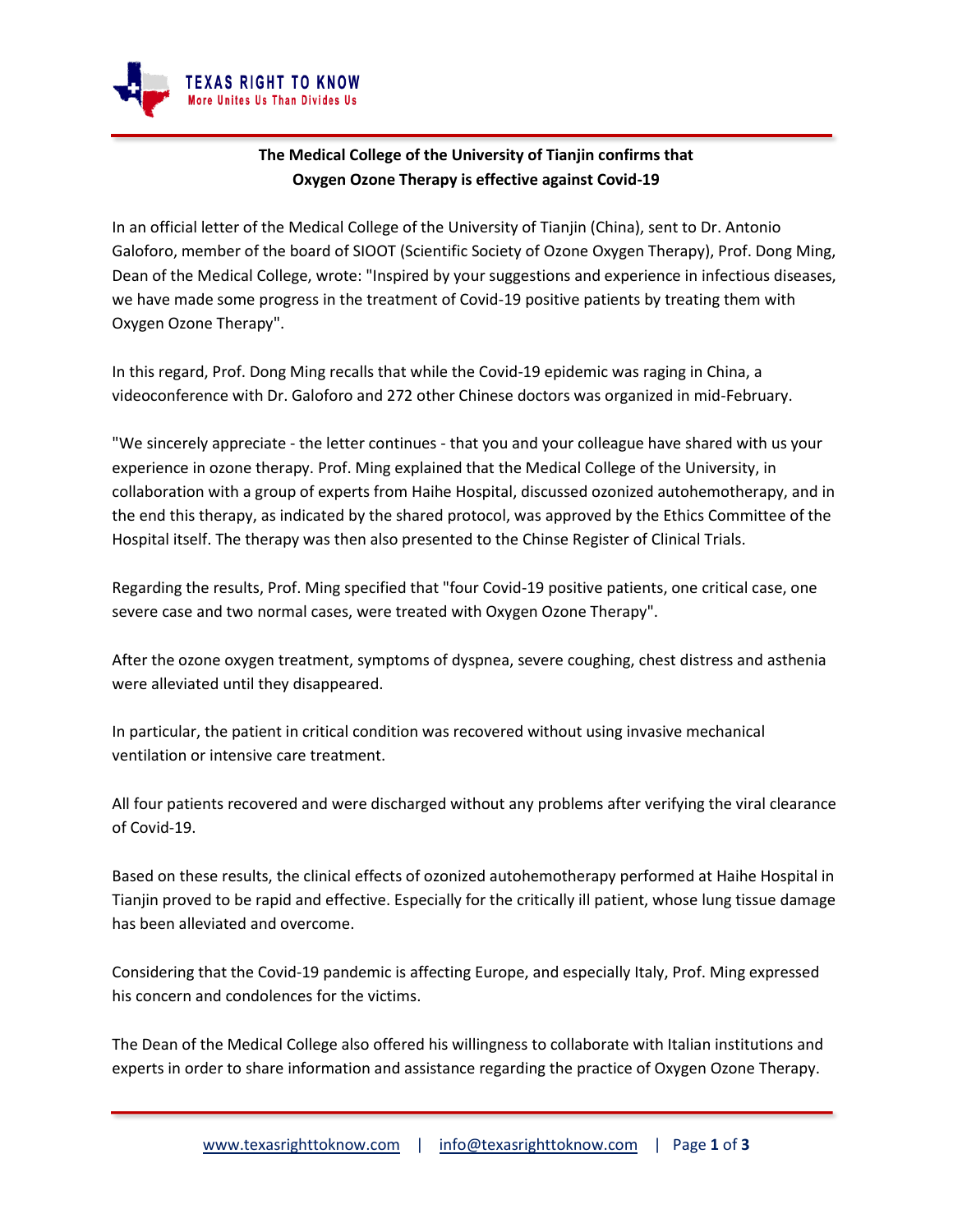

The letter concludes with a quote from Seneca - "The land is one country. We are waves of the same sea, leaves of the same tree, flowers of the same garden..." - and with thanks and best wishes for good health and family happiness.

Interviewed by "Orbisphera", Dr. Galoforo said that, already at the end of January, when the virus was still confined to the Wuhan area, he had proposed to the Chinese scientific community to use Ozone Oxygen Therapy to counter the spread of Covid-19.

In mid-February, supported by consolidated institutional relations already active for months with China, Dr. Galoforo welcomed a delegation of Chinese doctors to Italy and held a "conference call" with Prof. Chen Qun, Secretary General of "China Life Science Security" in Beijing.

The "conference call" was attended by 272 executives of the Ministry of Health, heads of some hospitals in Beijing and leaders of Chinese research centers.

Dr. Galoforo presented the scientific evidence of the protocol on the use of ozone, raising the participants' interest in this type of approach to combat the Coronavirus.

On 21 February, when the Covid-19 virus was also beginning to spread in Italy, Dr. Antonio Galoforo and his team at Fatebenefratelli in Brescia published on the SIOOT website a study highlighting the important results obtained by ozone therapy in the treatment of pneumonia as well as in the fight against other viruses similar to Covid-19, such as Sars and Ebola. All supported by an extensive scientific bibliography.

In the following weeks Dr. Galoforo was further active at international level collecting important positive feedback through Dr. Li Peter of Guaghzuo, who reported the significant results of some Chinese hospitals that were successfully using ozone therapy (Tianji Haihe Hospital and The Second Hospital of Tianjin Medical University).

Equally important indications came from California from Dr. Robert Rowen, who activated a specific department of his clinic to treat patients infected with the Covid-19 virus with Ozone Oxygen Therapy. Dr. Rowen, in the past few days, has published published a study in the scientific journal "Journal of Infectious Diseases and Epidemiology" entitled "A Plausible Penny costing effective treatment for Coronavirus-Ozone Therapy".

In the light of this further international scientific evidence, Dr. Galoforo informed the competent institutions - first of all the Lombardy Region - stressing the validity of ozone therapy and in particular its low cost and absence of side effects.